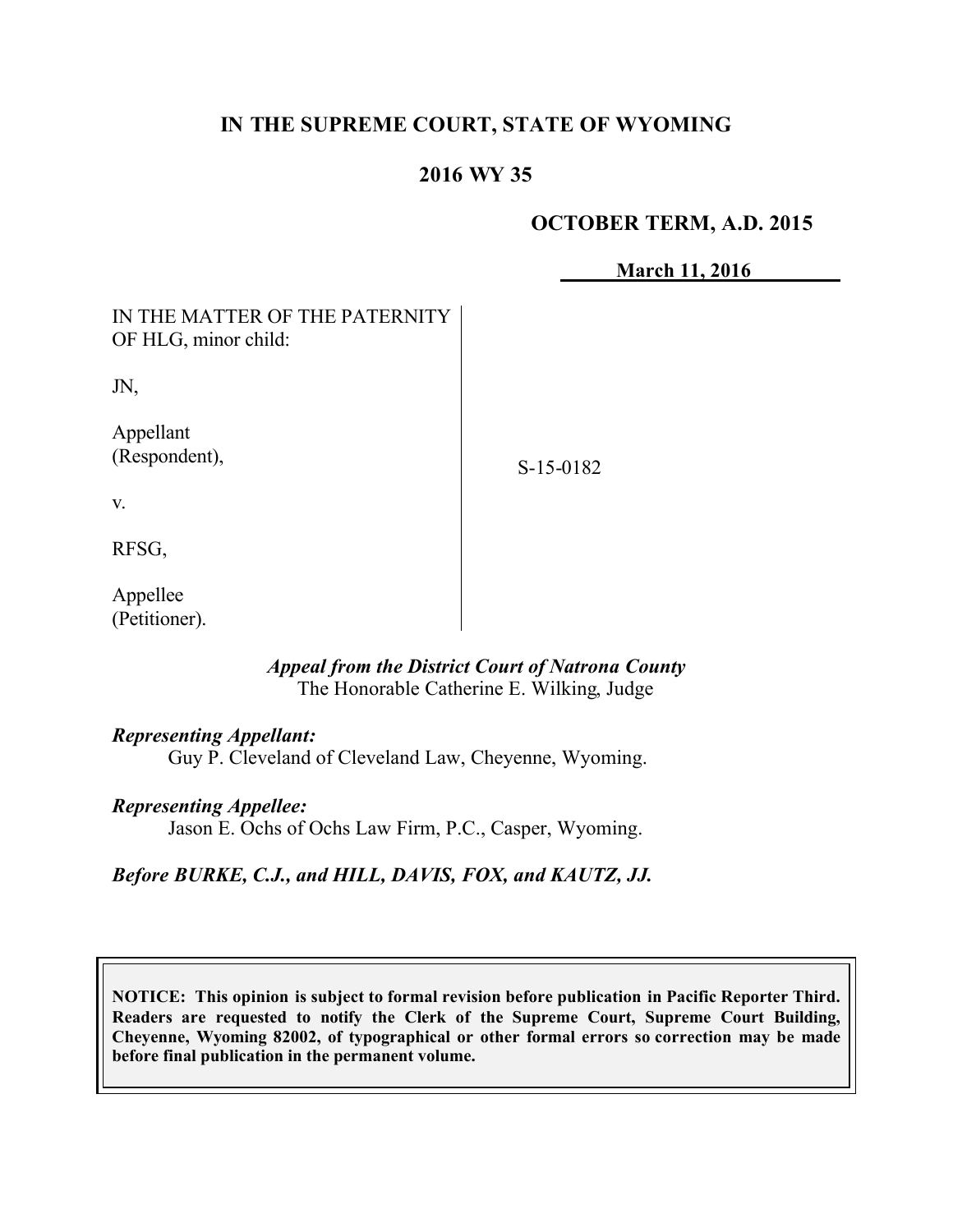## **KAUTZ, Justice.**

[¶1] JN (Mother) appeals from the district court's order granting RFSG (Father) custody of their son, HLG (the child). She claims the district court abused its discretion by refusing to allow the child's therapist to give opinion testimony at the custody hearing. We conclude the district court properly applied the rules of civil procedure and, therefore, affirm.

#### **ISSUE**

[¶2] The issue in this case is:

Whether the district court abused its discretion by refusing to allow the child's therapist to give opinion testimony because Mother did not comply with her discovery obligations.

#### **FACTS**

[¶3] The child was born to Mother and Father in 2008. The parents were not married, but the family lived together until January 2010. After the parties' separation, the child lived with Mother and, although there was no order on visitation or custody, Father regularly visited the child for a time. The State filed a petition to establish support for the child, and the district court entered an order requiring Father to pay child support in January 2011. He consistently paid child support but did not visit the child after Christmas 2010.

[¶4] In February 2013, Mother, who had since married, filed a petition for adoption of the child by her husband. Father contested the petition, and the district court denied the adoption. Father filed a petition to establish paternity and visitation in March 2013. While the matter was pending, the district court granted Father temporary visitation with the child. For several months, Mother did not comply with the temporary visitation order. Father filed two motions for order to show cause, and the district court found Mother in contempt of court. Eventually, regular visitation between Father and the child was established.

[¶5] In December 2013, Father amended his petition to seek custody of the child. The district court held a trial on Father's petition in April 2015. Mother called the child's counselor, Cindy Parrish, to testify at trial. The counselor testified about her observations during therapy sessions with the child. However, when Mother's attorney asked the counselor about her opinion on a drawing the child made during counseling, Father objected. The district court sustained the objection, ruling that Mother had not disclosed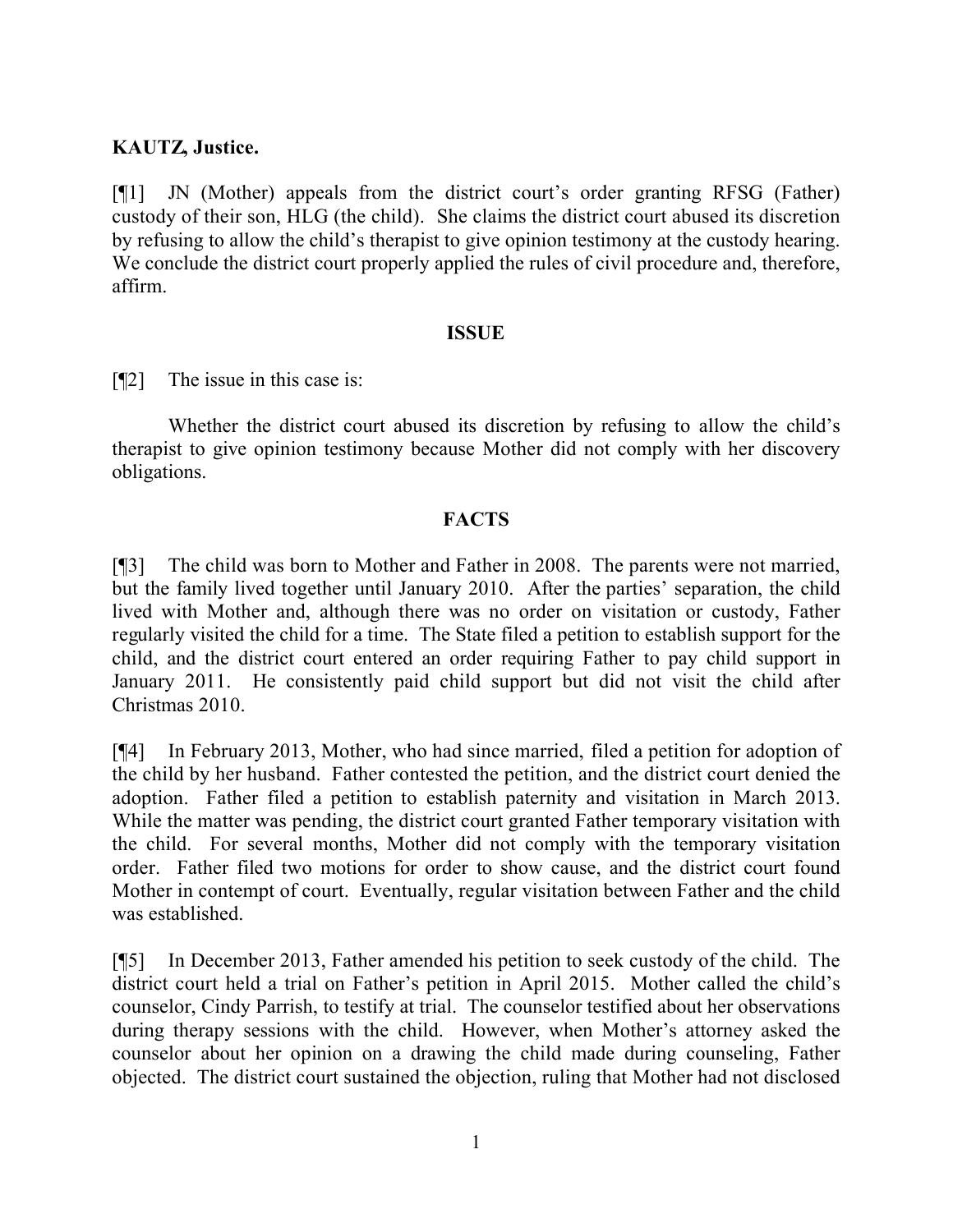the counselor's opinion prior to trial as required by the Wyoming Rules of Civil Procedure.

[¶6] After the trial, the district court granted custody of the child to Father, subject to Mother's visitation rights. Mother appealed.

## **STANDARD OF REVIEW**

[¶7] We review the district court's interpretation of the rules of civil procedure *de novo*. *Dishman v. First Interstate Bank,* 2015 WY 154, ¶ 13, 362 P.3d 360, 365 (Wyo. 2015); *Windham v. Windham,* 2015 WY 61, ¶ 12, 348 P.3d 836, 840 (Wyo. 2015). The district court's decision on the admissibility of evidence is reviewed under the abuse of discretion standard. *CL v. ML,* 2015 WY 80, ¶ 15, 351 P.3d 272, 277 (Wyo. 2015).

> A trial court's rulings on the admissibility of evidence are entitled to considerable deference, and, as long as there exists a legitimate basis for the trial court's ruling, that ruling will not be disturbed on appeal. The appellant bears the burden of showing an abuse of discretion.

*Wise v. Ludlow,* 2015 WY 43, ¶ 42, 346 P.3d 1, 12 (Wyo. 2015), quoting *Glenn v. Union Pacific R.R. Co.,* 2011 WY 126, ¶ 12, 262 P.3d 177, 182 (Wyo. 2011). *See also CL*, ¶ 15, 351 P.3d at 277. Likewise, the district court has discretion in selecting an appropriate sanction for discovery violations, and we interfere with its decision only when the district court abused its discretion. *Roemmich v. Roemmich,* 2010 WY 115, ¶ 22, 238 P.3d 89, 95 (Wyo. 2010); *Ruwart v. Wagner,* 880 P.2d 586, 592 (Wyo. 1994).

## **DISCUSSION**

[¶8] In her W.R.C.P. 26 pretrial disclosure, Mother listed Cindy Parrish as a "will call" witness but did not designate her as an expert. Mother described Ms. Parrish's expected testimony as follows:

> Mrs. Parrish is [the child's] counselor/therapist. Mrs. Parrish is expected to testify relative to all matters at issue that are within her personal knowledge. Mrs. Parrish is expected to testify in detail regarding [Father's] refusal to be involved in [the child's] therapy.

Mother provided Father with the records from Ms. Parrish's counseling sessions with the child, but did not provide a report or a summary of her opinions.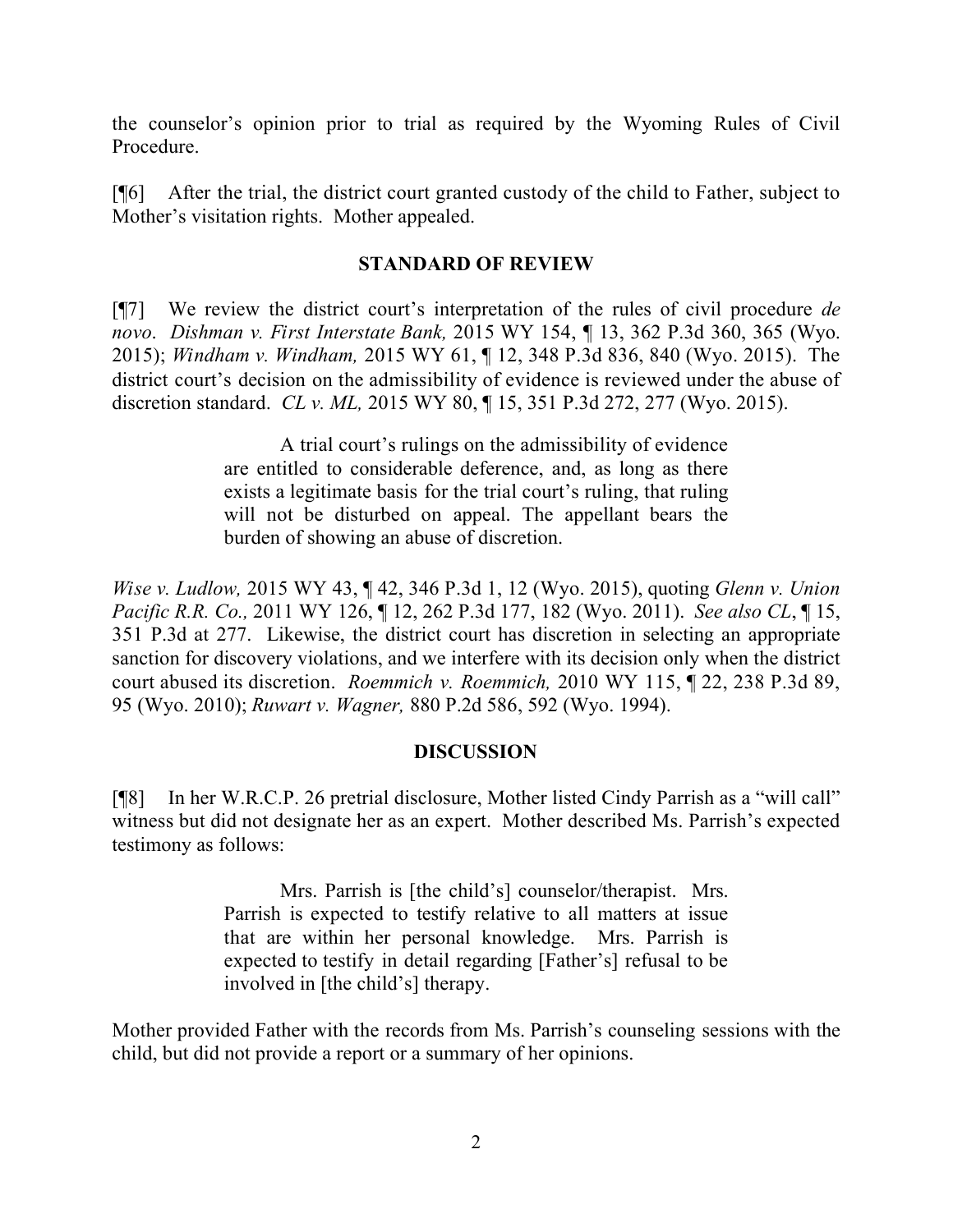[¶9] Ms. Parrish testified at trial that she was a licensed counselor who specialized in children's therapy. She explained that she began seeing the child at Mother's request because he had developed problems with urine and bowel control and was demonstrating compulsive behaviors such as chewing on his clothing. Mother attributed the child's problems to visitation with Father.

[¶10] Ms. Parrish described her counseling sessions with the child and explained that, during one session, she had the child complete an exercise with smiley and frown faces for each home. Ms. Parrish testified that the child consistently "speaks real positive [sic] about his time with his mom," and crossed out the frown face associated with Mother's house, presumably leaving the smiley face. Ms. Parrish then stated the child's response was "the opposite with dad." "He . . . didn't say anything good about the dad's house and crossed out the smiley face" and shared "that he does not like being there."

[¶11] A little later in her testimony, Ms. Parrish described the child's drawings of Mother's and Father's houses. She stated the child drew Mother's house in yellow and Father's house in green and brown. Ms. Parrish testified she asked the child about his "wish" with regard to the houses and he said that he wished to stay at Mother's house forever and not see Father. Mother's attorney then asked Ms. Parrish, "[W]hat do you make of this sort of drawing with a six-year-old, when he's expressing these things to you?" Father's counsel objected to the question as calling for a "nondisclosed opinion."

[¶12] The district court asked Mother's attorney if Ms. Parrish's opinion had been disclosed in discovery. The attorney responded that all of the therapy records had been produced to Father's attorney and Ms. Parrish's witness designation was general. She also stated that Ms. Parrish was not an expert "in the sense that she's been retained by my office. She's a treating physician, but that doesn't preclude her from, after working with this child for almost a year, having, in her professional experience, some . . . opinion about the services she's providing[.]"

[¶13] The district court sustained Father's objection to Ms. Parrish's opinion testimony, explaining:

> . . . I believe that this witness – and her designation says that she can testify about things she has knowledge of. These are the records and the counseling sessions that she's conducted with the child.

> But as far as any opinions that she's come to as a result of that work, I don't believe those were disclosed. And so I'll sustain the objection. . . .

[¶14] Mother claims that Ms. Parrish was a lay witness and could properly testify to her opinions under W.R.E. 701: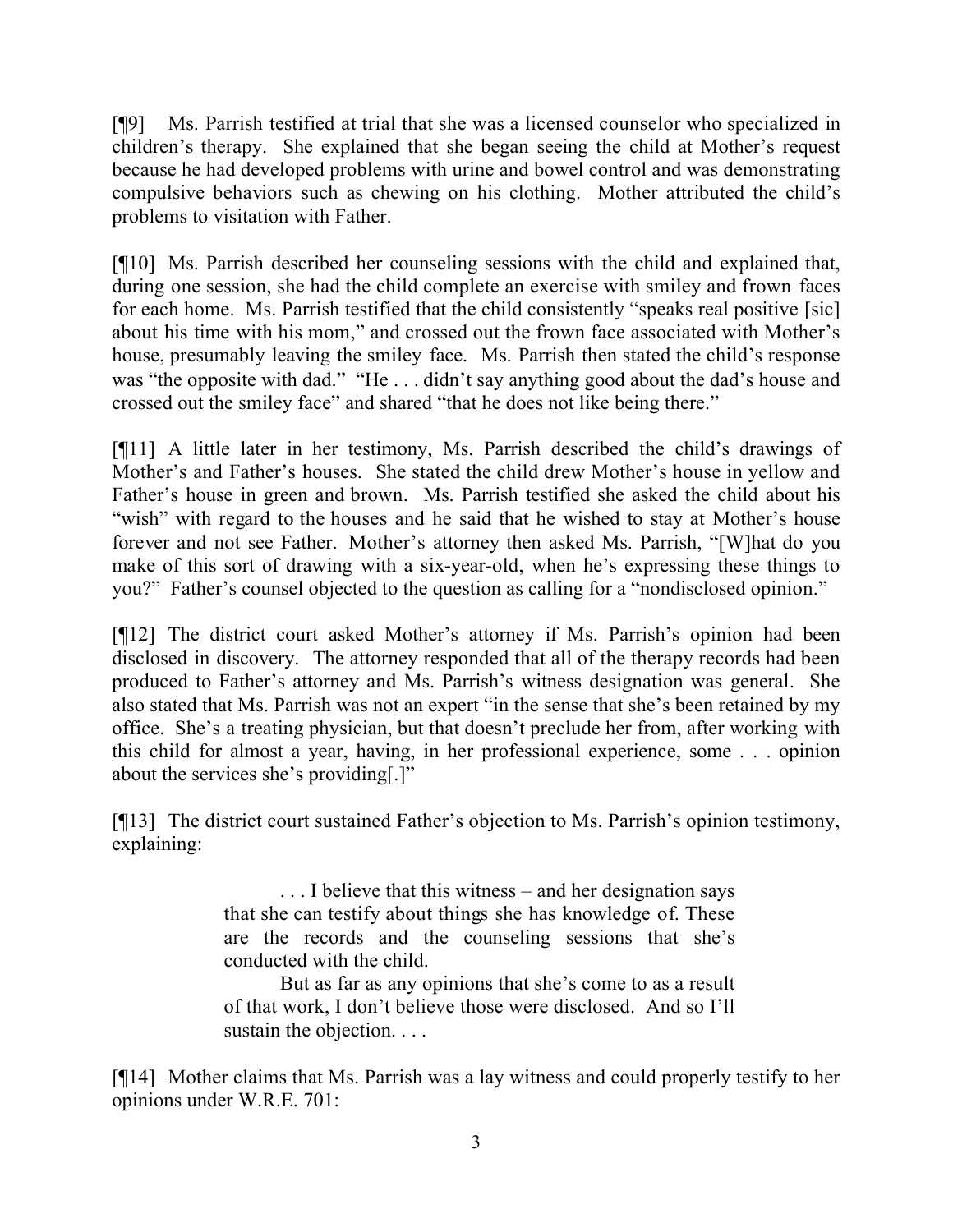If the witness is not testifying as an expert, his testimony in the form of opinions or inferences is limited to those opinions or inferences which are (a) rationally based on the perception of the witness and (b) helpful to a clear understanding of his testimony or the determination of a fact in issue.

In determining whether a witness's testimony is a proper lay opinion under Rule 701, we have stated:

> Lay opinion testimony is intended "only to help the jury or the court to understand the facts about which the witness is testifying and not to provide specialized explanations or interpretations that an untrained layman could not make if perceiving the same acts or events."

*Tucker v. State,* 2010 WY 162, ¶ 20, 245 P.3d 301, 307 (Wyo. 2010), quoting *United States v. Peoples,* 250 F.3d 630, 641 (8<sup>th</sup> Cir. 2001). Thus, Rule 701 does not allow a witness without specialized knowledge, experience or education to "offer opinion testimony 'where the subject in question lies outside the realm of common experience and requires special skill or knowledge.'" *Kemper Architects, P.C. v. McFall, Konkel & Kimball Consulting Engineers, Inc.,* 843 P.2d 1178, 1190 (Wyo. 1992), quoting 3 David W. Louisell & Christopher B. Mueller, Federal Evidence § 376 at 419 (Supp. 1992); W.R.E. 702. *See also Carroll v. Bergen,* 2002 WY 166, ¶ 21, 57 P.3d 1209, 1217 (Wyo. 2002). Lay witness testimony is, therefore, limited to opinions based upon common experience. *See id.* 

[¶15] Under W.R.E. 702, only expert witnesses may give opinions on matters of specialized knowledge. Rule 702 states:

> If scientific, technical, or other specialized knowledge will assist the trier of fact to understand the evidence or to determine a fact in issue, a witness qualified as an expert by knowledge, skill, experience, training, or education, may testify thereto in the form of an opinion or otherwise.

Thus, "[i]f a witness's testimony draws on experience beyond the ken of the average person, that witness must meet the qualification requirements of Rule 702." *Tucker,* ¶ 21, 245 P.3d at 307. *See also Carroll,* ¶¶ 21-22, 57 P.3d at 1217.

[¶16] Mother seems to argue that, because she did not specifically offer or tender Ms. Parrish as an expert witness, the counselor could testify about her opinions as a lay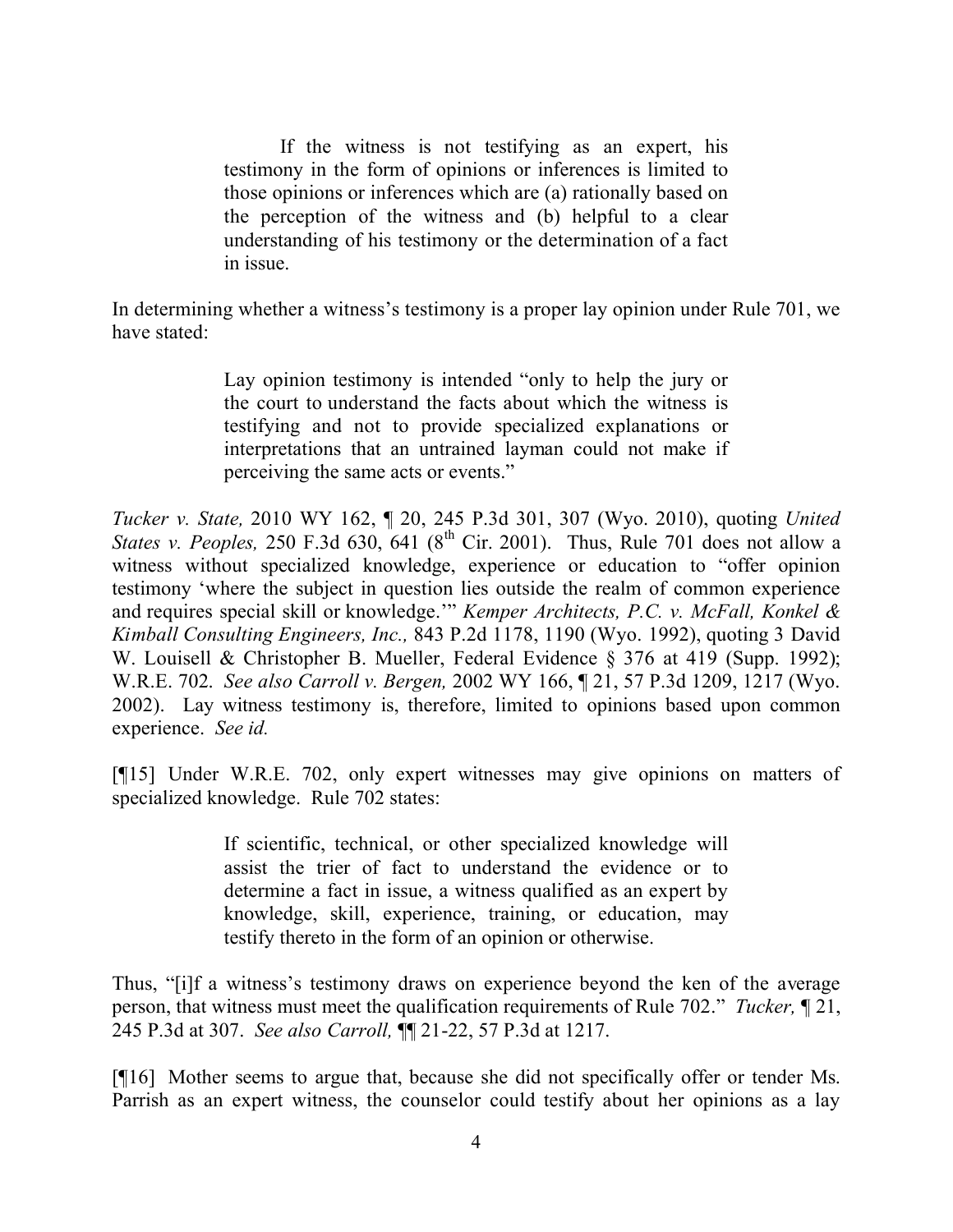witness under Rule 701. A witness's opinion is not categorized as lay simply because the proponent does not designate the witness as an expert or offer the witness as an expert at trial.<sup>1</sup> As the cases discussed above instruct, it is the substance of the witness's opinion testimony that determines whether it is expert or lay in nature. "[E]xpert testimony may not be admitted under the guise of lay opinions" because it would undermine the requirements for disclosure of expert opinion. *Tucker,* ¶ 21, 245 P.3d at 307; *Peoples,*  250 F.3d at 641.

[¶17] In *Tucker,* ¶¶ 22-23, 245 P.3d at 307-08, we discussed a Colorado case, *People v. Stewart,* 55 P.3d 107 (Colo. 2002) (en banc). In that case, the Colorado Supreme Court concluded the trial court abused its discretion by admitting, as lay opinion, an officer's reconstruction of an accident. In reaching that decision, the court noted that the officer's testimony about his training and qualifications in accident reconstruction revealed that his opinions were expert rather than lay. Similarly, in *Tucker,* the investigating officer recited his qualifications in accident investigation prior to offering his opinion as to where the passengers in a car had been sitting at the time of the fatal crash. *Id.* We held the officer's opinion was not proper lay testimony because it "was based on matters beyond the officer's personal knowledge or perception, and was based in large measure on the officer's training and experience, which were beyond the ken of the average person." *Id.,* ¶ 24, 245 P.3d at 308.

[¶18] In contrast, *Inman v. State,* 2012 WY 107, 281 P.3d 745 (Wyo. 2012), provides an example of true lay opinion testimony. Inman was convicted of aggravated assault and battery. An officer testified at trial about her personal observations of the location of blood and pieces that broke off the weapon used in the assault and stated her opinion, based upon those observations, as to where the assault had taken place. We ruled her common sense conclusion about where the assault occurred was "rationally based on her perceptions rather than the application of specialized knowledge." *Id.,* ¶ 20, 281 P.3d at 750.

[¶19] As in *Tucker* and *Stewart,* Mother's attorney questioned Ms. Parrish about her education and specialization in child counseling prior to asking for her opinion about the child's drawings. The witness's recitation of her qualifications indicated that her opinion would be expert in nature. Ms. Parrish testified about the colors the child used to draw each parent's house and the child's comments. Mother's attorney then asked what she would "make of" the six year old child's drawing, "when he's expressing these things to you?" This question clearly asked for an opinion based upon the counselor's technical knowledge and training in the field of child therapy. A person without specialized

<sup>&</sup>lt;sup>1</sup> We are not suggesting that an expert must be "offered" as an expert during a trial. Under the W.R.E. 702 it is not necessary to "offer" an expert and a trial court need not expressly state a witness is qualified as an expert before the expert offers opinion testimony. The evidence simply must show that the requirements of W.R.E. 702 were met before the witness offers the expert opinion. *See State v. Brown,*  988 N.E.2d 924, 931 (Ohio Ct. App. 2013).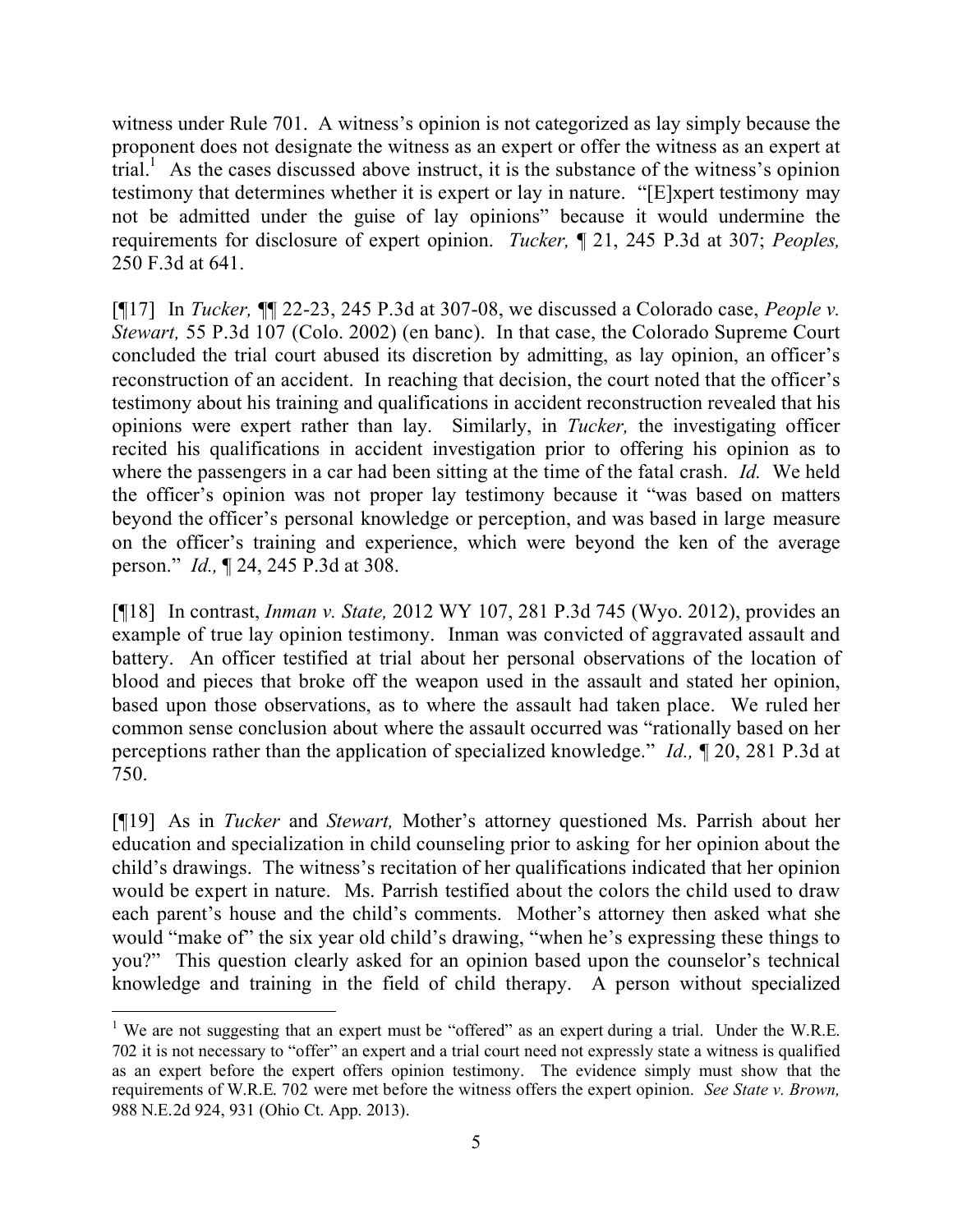training or knowledge generally would not know the meaning or implications of a child's drawing made during a counseling session. Under these circumstances, the district court properly refused to allow Ms. Parrish to provide her opinions as a lay witness.

[¶20] The district court also indicated that Ms. Parrish could not testify as an expert because Mother did not comply with the W.R.C.P. 26 requirements for disclosing expert opinions. W.R.C.P. 26(a) states, in relevant part:

(2) *Disclosure of expert testimony*.

 (A) . . . a party shall disclose to other parties the identity of any person who may be used at trial to present evidence under Rules 702, 703, or 705 of the Wyoming Rules of Evidence.

 (B) (i) Except as otherwise stipulated or directed by the court, this disclosure shall, with respect to a witness who is retained or specially employed to provide expert testimony in the case or whose duties as an employee of the party regularly involve giving expert testimony, be accompanied by a written report prepared and signed by the witness or disclosure signed by counsel for the party. The report or disclosure shall contain a complete statement of all opinions to be expressed and the basis and reasons therefor; the data or other information considered by the witness in forming the opinions; any exhibits to be used as a summary of or support for the opinions; the qualifications of the witness, including a list of all publications authored by the witness within the preceding ten years; the compensation to be paid for the study and testimony; and a listing of any other cases in which the witness has testified as an expert at trial or by deposition within the preceding four years.

 (ii) Unless otherwise stipulated by the parties or ordered by the court, if the witness is expected to provide opinions but no report or disclosure under (B)(i) is required, a party must provide a summary of the facts or opinions to which the witness is expected to testify and disclose the subject matter on which the witness is expected to present evidence under Rules 702, 703 or 705 of the Wyoming Rules of Evidence.

[¶21] Mother argues that, if Ms. Parrish's testimony was expert in nature, she should have been given the opportunity to "attempt to qualify" her as an expert. In making that argument, Mother ignores the actual ruling made by the district court. The district court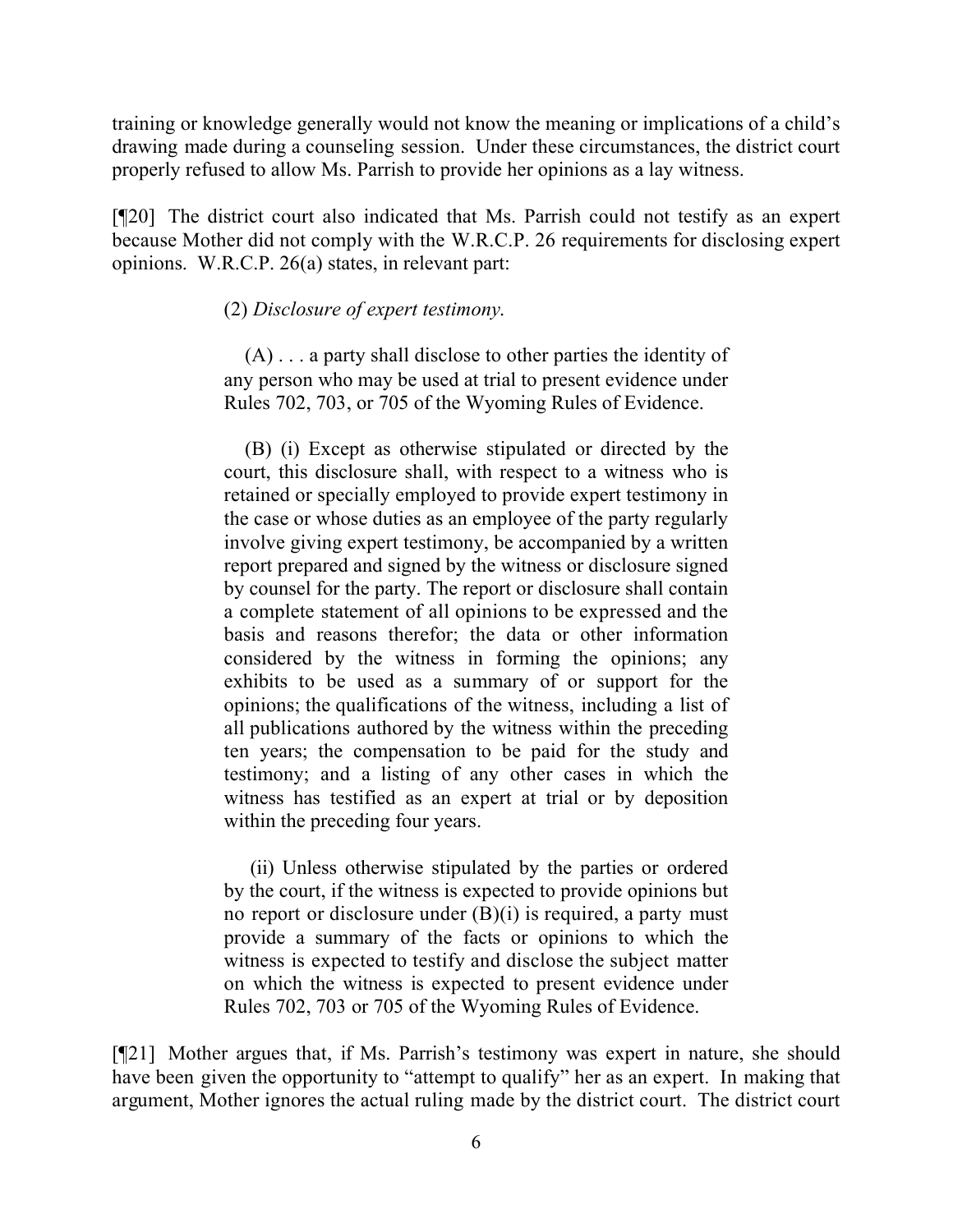did not address Ms. Parrish's expert qualifications under *Daubert v. Merrill Dow Pharms., Inc.,* 509 U.S. 579, 113 S. Ct 2786, 125 L. Ed. 2d 469 (1993), and Mother did not request that it do so. *See generally Wise,* ¶ 48, 346 P.3d at 13; *Cooper v. State,* 2014 WY 36, ¶ 24, n.2, 319 P.3d 914, 921, n.2 (Wyo. 2014). Instead, the district court excluded Ms. Parrish's opinion testimony because Mother did not produce a summary of her opinions under Rule  $26(a)(2)(B)(ii)^{2}$ 

[¶22] Mother argues that she was not required to provide an expert report because Ms. Parrish was not "retained or specially employed to provide expert testimony" in the case. It is true that Ms. Parrish was initially employed as a treating medical provider, not as an expert witness. Because Ms. Parrish was not employed specifically as an expert witness, Mother was not required to provide an expert report in discovery. Rule  $26(a)(2)(B)(i)$ . *See also Miller,* ¶ 76, 329 P.3d at 978. Compare *Black Diamond Energy, Inc. v. Encana Oil & Gas,* 2014 WY 64, ¶¶ 35-45, 326 P.3d 904, 913-16 (Wyo. 2014); *Wilson v. Tyrrell,*  2011 WY 7, ¶ 52, 246 P.3d 265, 279-80 (Wyo. 2011) (experts retained for trial must be disclosed and reports must be provided under Rule 26(a)(2)).

[¶23] However, given the challenged part of Ms. Parrish's testimony was expert, not lay, in nature, Mother was required to "provide a summary of the facts or opinions to which the witness is expected to testify and disclose the subject matter on which the witness is expected to present evidence under Rules 702, 703 or 705 of the Wyoming Rules of Evidence." W.R.C.P.  $26(a)(2)(B)(ii)$ . Mother argued to the district court that she complied with her discovery obligation by providing Ms. Parrish's treatment records. Mother's position is not consistent with the rule. It is well settled that general production of a provider's medical or therapy records does not comply with the requirement for producing a summary of the provider's opinions. *See, e.g*., *Smothers v. Solvay Chemicals, Inc.,* 2014 WL 3051210, \*5 (D.Wyo. 2014) (interpreting F.R.C.P. 26(a)(2)(C) which contains the same disclosure obligations as W.R.C.P. (a)(2)(B)(ii)). In *Brown v. Providence Medical Center,* 2011 WL 4498824, \*1 (D.Neb. 2011), a federal district court explained that the plaintiffs' disclosure of medical records was insufficient to meet the summary requirement under Rule 26 because the court "will not place the burden on [the defendants] to sift through medical records in an attempt to figure out what each expert may testify to." Mother's pretrial disclosure did not include a summary of Ms. Parrish's opinions, and production of the counselor's medical records did not meet that

 $\overline{a}$ 

<sup>&</sup>lt;sup>2</sup> We also note that Mother did not disclose that Ms. Parrish "may be used at trial to present evidence under Rules 702, 703, or 705 of the Wyoming Rules of Evidence" as required by Rule 26(a)(2)(A). *Compare Miller v. Beyer,* 2014 WY 84, ¶ 76, 329 P.3d 956, 978 (Wyo. 2014) (defendants properly designated the treating physician as a potential expert witness by stating, "Defendants reserve the right to elicit expert testimony from treating physicians to the extent that those physicians have opinions within their fields of expertise which relate to the issues of liability and causation in this case.").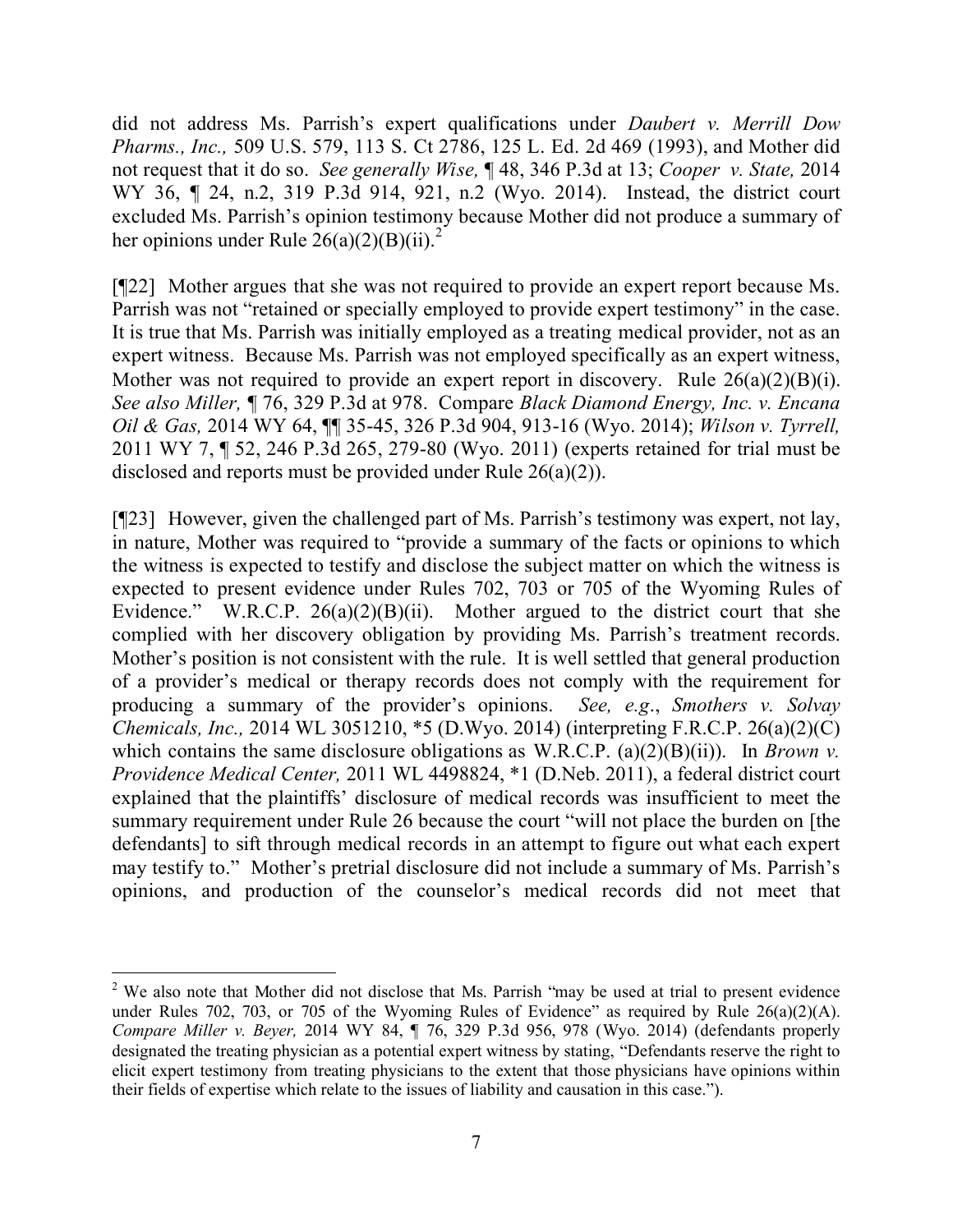requirement. Thus, the district court properly ruled that Mother had failed to disclose Ms. Parrish's expert opinion.<sup>3</sup>

[¶24] To sanction Mother for failing to comply with her discovery obligation, the district court refused to allow Ms. Parrish to testify about her opinion. That ruling was consistent with the remedy in W.R.C.P. 37:

> (c) *Failure to disclose; false or misleading disclosure; refusal to admit.*

> (1) A party that without substantial justification fails to disclose information as required by Rule 26(a) or  $26(e)(1)$  or to amend a prior response to discovery as required by Rule 26(e)(2), is not, unless such failure is harmless, permitted to use as evidence at trial, at a hearing, or on a motion any witness or information not so disclosed. . . .

 $[925]$  Rule 37(c)(1) provides for automatic exclusion of undisclosed evidence unless there is substantial justification for the failure to disclose, the failure is harmless, or the district court determines another sanction is appropriate. *Dishman,* ¶¶ 28-29, 362 P.3d at 369-70. The party seeking to avoid exclusion has the burden of establishing its failure to comply with the discovery obligations was harmless. *See Black Diamond,* ¶ 45, 326 P.3d at 916. The district court has discretion in determining the proper sanction. *Dishman,* ¶¶ 28-29, 362 P.3d at 369-70.

[¶26] Mother did not expressly argue to the district court that her failure to produce the summary of Ms. Parrish's opinion was substantially justified or harmless under the rule. Nevertheless, she argues on appeal that our decision in *Winterholler v. Zolessi,* 989 P.2d 621, 625 (Wyo. 1999), requires that we evaluate whether she was unfairly prejudiced in the presentation of her case by the exclusion of the evidence.

[¶27] *Winterholler* provides a test to determine whether a party should be allowed to supplement its expert witness disclosure after time has expired under the court's orders or the rules of civil procedure.

> In deciding whether a party's supplementation of its disclosures after the conclusion of expert discovery is fair under the circumstances, courts have considered the following factors:

 <sup>3</sup> Interestingly, Mother does not discuss the summary requirement set out in W.R.C.P. 26(a)(2)(B)(ii) anywhere in her brief.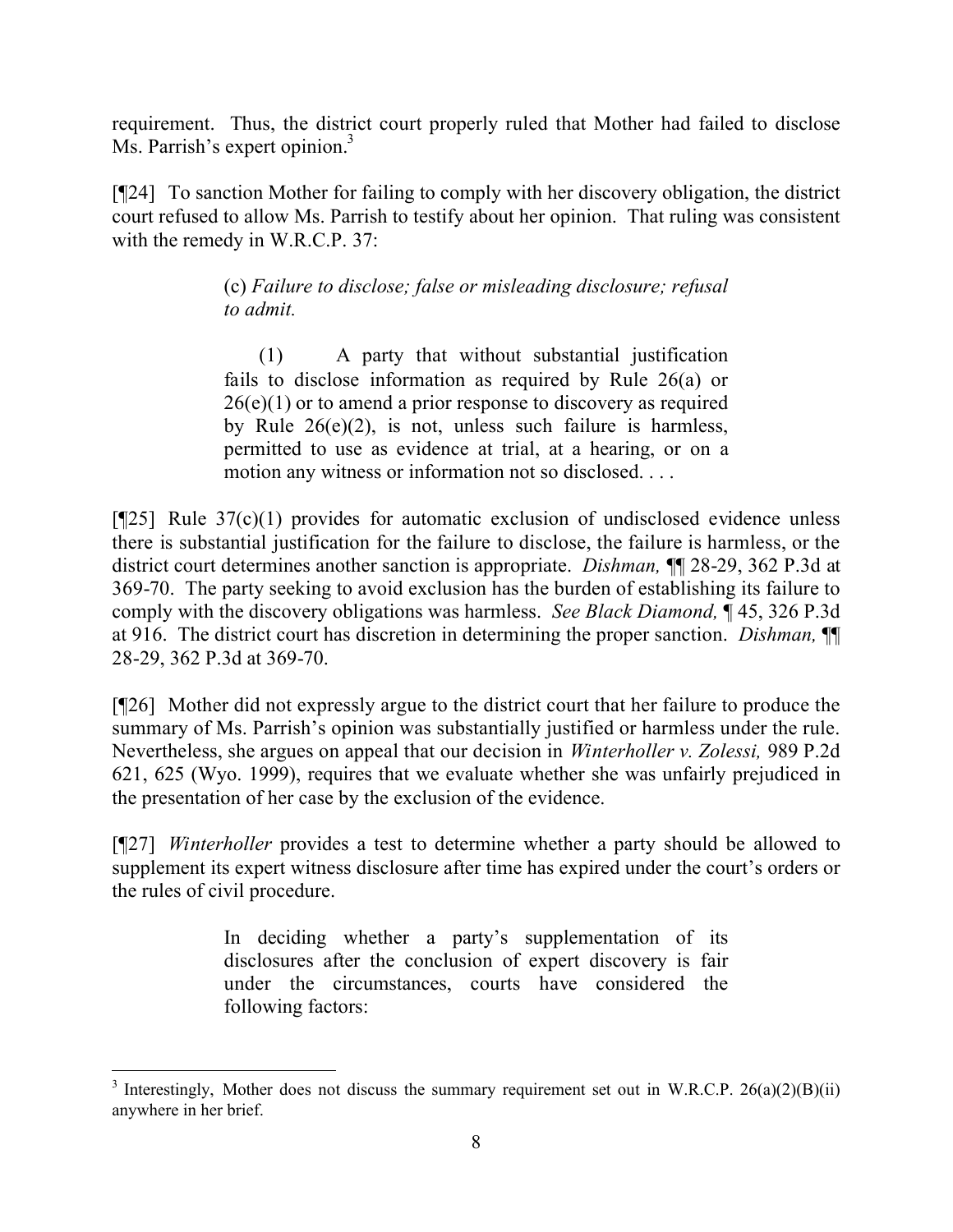(1) whether allowing the evidence would incurably surprise or prejudice the opposing party;

(2) whether excluding the evidence would incurably prejudice the party seeking to introduce it;

(3) whether the party seeking to introduce the testimony failed to comply with the evidentiary rules inadvertently or willfully;

(4) the impact of allowing the proposed testimony on the orderliness and efficiency of the trial; and

(5) the impact of excluding the proposed testimony on the completeness of the information before the court or jury.

*Dada v. Children's National Medical Center,* 715 A.2d 904, 909 (D.C.1998) (quoting *Weiner v. Kneller,* 557 A.2d 1306, 1311–12 (D.C.1985)). *See also* Gregory P. Joseph, American Law Institute, *Emerging Expert Issues Under the 1993 Disclosure Amendments to the Federal Rules of Civil Procedure,* 29 (1999), and cases cited therein. In those instances in which the trial court relies on W.R.E. 403, unfair surprise is relevant to the trial court's consideration of unfair prejudice to the opposing party. Thus, the factors mentioned above will be relevant to the trial court's determination under W.R.E. 403, as well. *See Magyar v. Wisconsin Health Care Liability Insurance Plan,* 211 Wis.2d 296, 564 N.W.2d 766, 769–70 (1997) (proper analysis is to weigh the probative value of the testimony against the danger of unfair surprise).

*Id.* at 628.

[¶28] *Winterholler* was decided prior to our adoption of the current discovery rules and does not take into account the automatic exclusion language of Rule 37. However, we implicitly recognized in *Forbes v. Forbes,* 2015 WY 13, ¶¶ 79-89, 341 P.3d 1041, 1062- 64 (Wyo. 2015), that *Winterholler* is still relevant in analyzing whether a party's failure to produce information required by the discovery rules is harmless. *Forbes* is generally consistent with federal jurisprudence on how to test the harm resulting from a discovery violation. In *Woodworker's Supply, Inc. v. Principal Mut. Life Ins. Co.,* 170 F.3d 985, 993 ( $10^{th}$  Cir. 1999), the Tenth Circuit stated that district courts have broad discretion in determining whether discovery violations are substantially justified or harmless under the comparable federal rule of civil procedure. It listed the following factors to guide the district court's discretion: "(1) the prejudice or surprise to the party against whom the testimony is offered; (2) the ability of the party to cure the prejudice; (3) the extent to which introducing such testimony would disrupt the trial; and (4) the moving party's bad